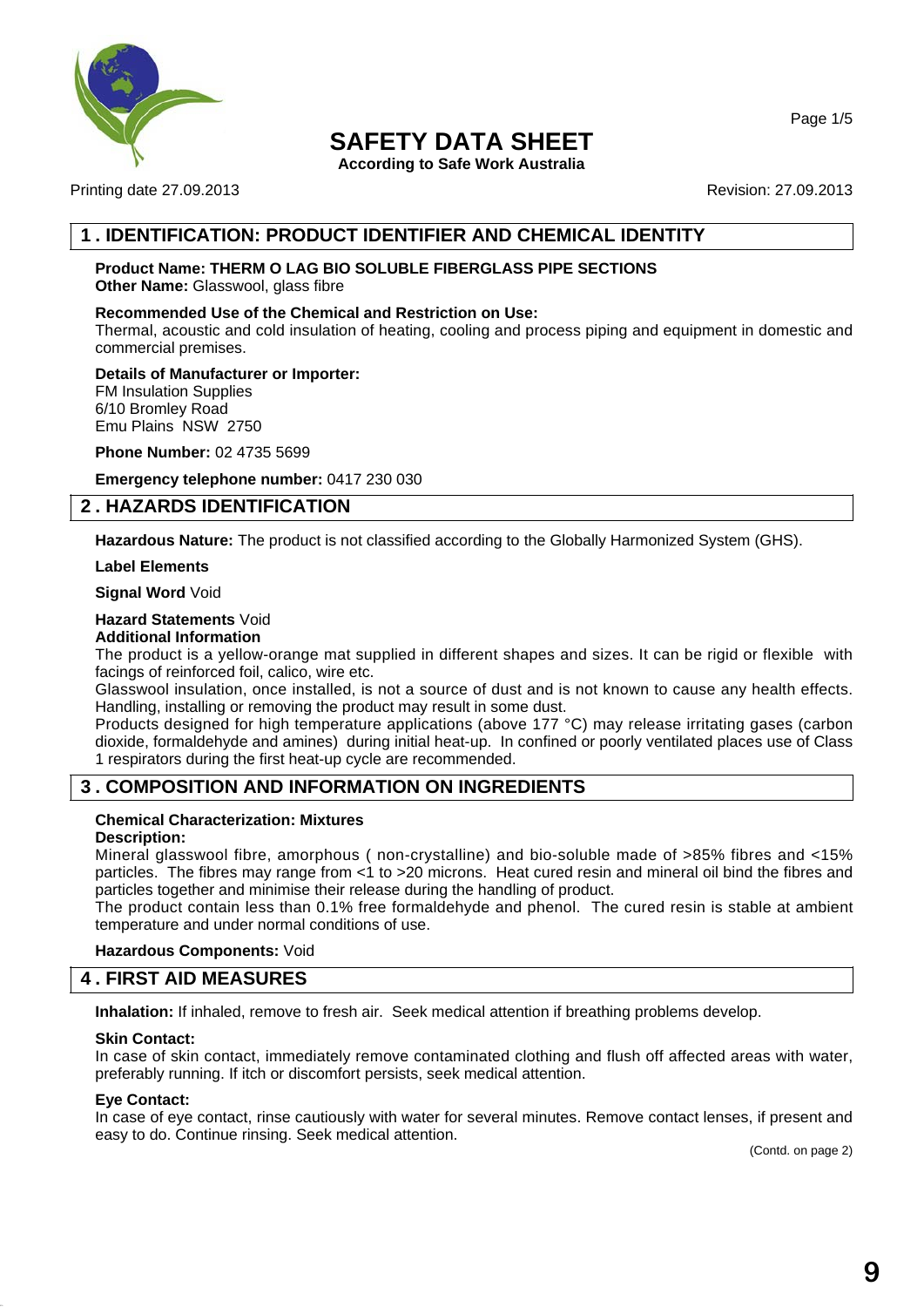

**According to Safe Work Australia**

Printing date 27.09.2013 **Revision: 27.09.2013** Revision: 27.09.2013

#### **Product Name: THERM O LAG BIO SOLUBLE FIBERGLASS PIPE SECTIONS**

(Contd. of page 1)

**Ingestion:** If swallowed, do not induce vomiting. Rinse mouth and give water to drink. Do not give anything by mouth to an unconscious person. Seek medical attention.

#### **Information for Doctor**

#### **Symptoms Caused by Exposure:**

Handling the product may create dust and fibres (>3 microns). Dust and fibres may irritate eyes, skin and respiratory tract.

Inhalation: May cause irritation or soreness of throat and nose. Eye: May cause temporary irritation, watering and redness. Skin: May cause itchiness or rash.

# **5 . FIRE FIGHTING MEASURES**

**Suitable Extinguishing Media:** Use fire extinguishing methods suitable to surrounding conditions.

#### **Specific Hazards Arising from the Chemical:**

Non flammable. It will not burn. Packaging may be combustible.

#### **Special Protective Equipment and Precautions for Fire Fighters:**

Wear Safe Work Australia approved self-contained breathing apparatus and full protective clothing.

## **6 . ACCIDENTAL RELEASE MEASURES**

#### **Personal Precautions, Protective Equipment and Emergency Procedures:**

Wear a Safe Work Australia approved Class 1 particulate respirator particularly in enclosed or poorly ventilated areas or during the first heat-up cycle in high temperature applications, protective gloves and loose fitting overalls and safety glasses with top and side shields or goggles. Evacuate all non-essential personnel from affected area. Do not breathe dust. Ensure adequate ventilation. Avoid dust generation and collection.

#### **Environmental Precautions:**

In the event of a major spill, prevent spillage from entering drains or water courses.

#### **Methods and Materials for Containment and Cleaning Up:**

Spilled area should be wet down with water to reduce dust generation before cleanup. A surfactant may be added to the water to improve wetting process. Do not allow water to accumulate on floors. Pick up large pieces, sweep and place into a sealable container to prevent waste material from becoming airborne or remove dust by using a vacuum cleaner fitted with high efficiency filter (HEPA). Never use compressed air to collect fibres as smallest particles remain airborne.

# **7 . HANDLING AND STORAGE**

#### **Precautions for Safe Handling:**

Use of safe work practices are recommended to avoid eye or skin contact and inhalation of dust. Maintain a good standard of cleanliness. Avoid generation and collection of dust. Work areas must be regularly cleaned of off-cuts and loose fibres, which should be sealed in plastic disposal bags or other sealable containers.

Where possible, the glasswol material should be ordered in a form or shape which requires a minimum of cutting on a site. Hand tools generate the least amount of dust and fibres. If power tools are used directly on the product, appropriate dust collection systems are recommended.

Food, beverages and tobacco products should not be stored or consumed where this material is in use. Always wash hands before smoking, eating, drinking or using the toilet. Wash contaminated clothing seperately from other clothes to prevent possible glasswool fiber migration. Provide eyewash fountains and safety showers in close proximity to points of potential exposure.

#### **Conditions for Safe Storage:**

Store in original packaging in a cool, dry and well ventilated area. Avoid physical damage. Minimize airborne dusts by avoiding the unnecessary disturbance of product. Do not leave outside where the material may be exposed to the wind and fibres become airborne. Do not re-use product packaging. It may contain residues.

Page 2/5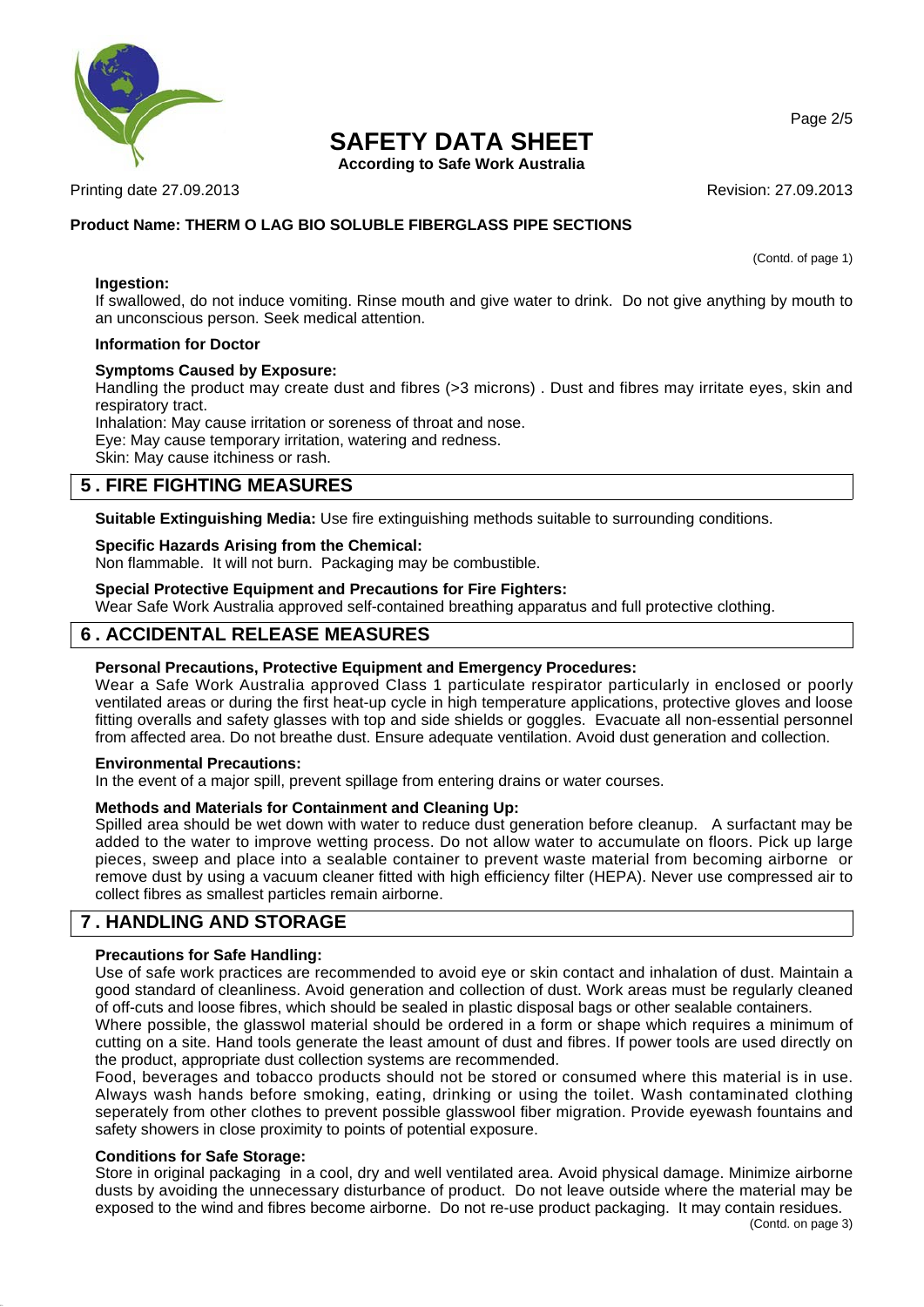

**According to Safe Work Australia**

Printing date 27.09.2013 **Revision: 27.09.2013** Revision: 27.09.2013

#### **Product Name: THERM O LAG BIO SOLUBLE FIBERGLASS PIPE SECTIONS**

(Contd. of page 2)

#### Protect from exposure to direct sunlight for a long period of time.

# **8 . EXPOSURE CONTROLS AND PERSONAL PROTECTION**

#### **Exposure Standards (Safe Work Australia):**

Nuisance dust:

TWA - 10 mg/m3 (total dust) TWA - 2 mg/m3 (inspirable dust)

#### **50-00-0 formaldehyde**

NES Short-term value:  $2.5 \text{ mg/m}^3$ , 2 ppm Long-term value: 1.2 mg/m<sup>3</sup>, 1 ppm

#### **Engineering Contols:**

Provide exhaust ventilation or other engineering controls to keep the airborne concentrations of dust below occupational exposure standards.

#### **Personal Protective Equipment (PPE):**

### **Respiratory Protection:**

Use a Safe Work Australia approved Class 1 particulate respirator particularly in enclosed or poorly ventilated areas or during the first heat-up cycle in high temperature applications. See Australian Standards AS/NZS 1715 and 1716 for more information.

#### **Skin Protection:**

Protective gloves and loose fitting overalls. See Australian Standards AS/NZS 2161, 2210.1 and 2210.2 for more information.

#### **Eye and Face Protection:**

Safety glasses with top and side shields or goggles. See Australian Standards AS/NZS 1336 and 1337 for more information.

### **9 . PHYSICAL AND CHEMICAL PROPERTIES**

| Fibrous mat / blanket                               |
|-----------------------------------------------------|
| Yellow                                              |
| Odourless or faint amine odour                      |
| No information available                            |
| Not applicable.                                     |
| $>704$ °C                                           |
| Initial Boiling Point/Boiling Range: Not applicable |
| Not applicable.                                     |
| Non flammable                                       |
| Not applicable                                      |
| $>300$ °C                                           |
|                                                     |
| Not applicable                                      |
| Not applicable                                      |
| Not applicable.                                     |
| No information available                            |
| Not applicable.                                     |
| Not applicable.                                     |
| Insoluble                                           |
|                                                     |

(Contd. on page 4)

Page 3/5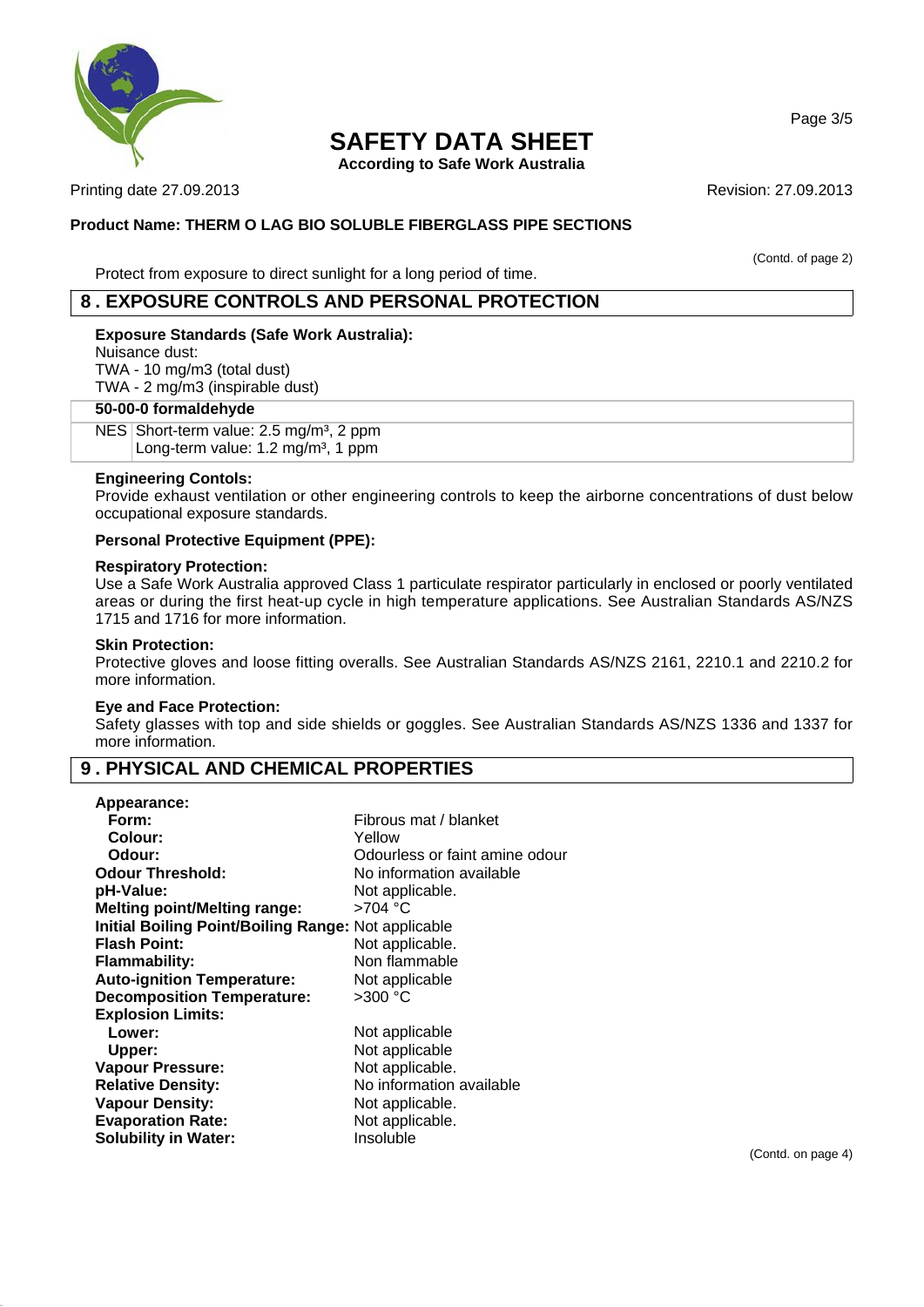

**According to Safe Work Australia**

Printing date 27.09.2013 **Revision: 27.09.2013** Revision: 27.09.2013

#### **Product Name: THERM O LAG BIO SOLUBLE FIBERGLASS PIPE SECTIONS**

(Contd. of page 3)

# **10 . STABILITY AND REACTIVITY**

**Possibility of Hazardous Reactions:** Hazardous polymerisation will not occur.

**Chemical Stability:** Stable at ambient temperature and under normal conditions of use.

**Conditions to Avoid:** No information available

**Incompatible Materials:** Acids, alkalis or organic solvents may cause degradation of resin binder.

**Hazardous Decomposition Products:** No information available

### **11 . TOXICOLOGICAL INFORMATION**

#### **Toxicity:**

#### **Acute Health Effects**

**Inhalation:** Dust may cause irritation or soreness of throat and nose.

**Skin:** May cause itchiness or rash.

**Eye:** May cause temporary irritation, watering and redness.

**Ingestion:** Ingestion is unlikely. May result in temporary itching of the lips, mouth and throat.

**Skin Corrosion / Irritation:** Based on classification principles, the classification criteria are not met.

**Serious Eye Damage / Irritation:** Based on classification principles, the classification criteria are not met.

**Respiratory or Skin Sensitisation:** No sensitising effects known.

**Germ Cell Mutagenicity:** Based on classification principles, the classification criteria are not met.

#### **Carcinogenicity:**

Formaldehyde is classified by IARC as Group 1 - Carcinogenic to humans.

Glasswool fibres are biosoluble, which means that any fibres inhaled into the lungs dissolve in body fluids and are then cleared from the lungs. They have low biopersistence. Safe Work Australia do not classify mineral wool fibres with high bio-solubility as carcinogenic or as capable of causing fibrosis.

**Reproductive Toxicity:** Based on classification principles, the classification criteria are not met.

# **Specific Target Organ Toxicity (STOT) - Single Exposure:**

Based on classification principles, the classification criteria are not met.

#### **Specific Target Organ Toxicity (STOT) - Repeated Exposure:**

Based on classification principles, the classification criteria are not met.

**Aspiration Hazard:** Based on classification principles, the classification criteria are not met.

#### **Chronic Health Effects:** No information available

#### **Existing Conditions Aggravated by Exposure:**

No information available Hay fever, asthma or bronchitis.

### **12 . ECOLOGICAL INFORMATION**

**Ecotoxicity:** No information available

**Aquatic toxicity:** No information available

**Persistence and Degradability:** No information available

**Bioaccumulative Potential:** No information available

**Mobility in Soil:** No information available

Page 4/5